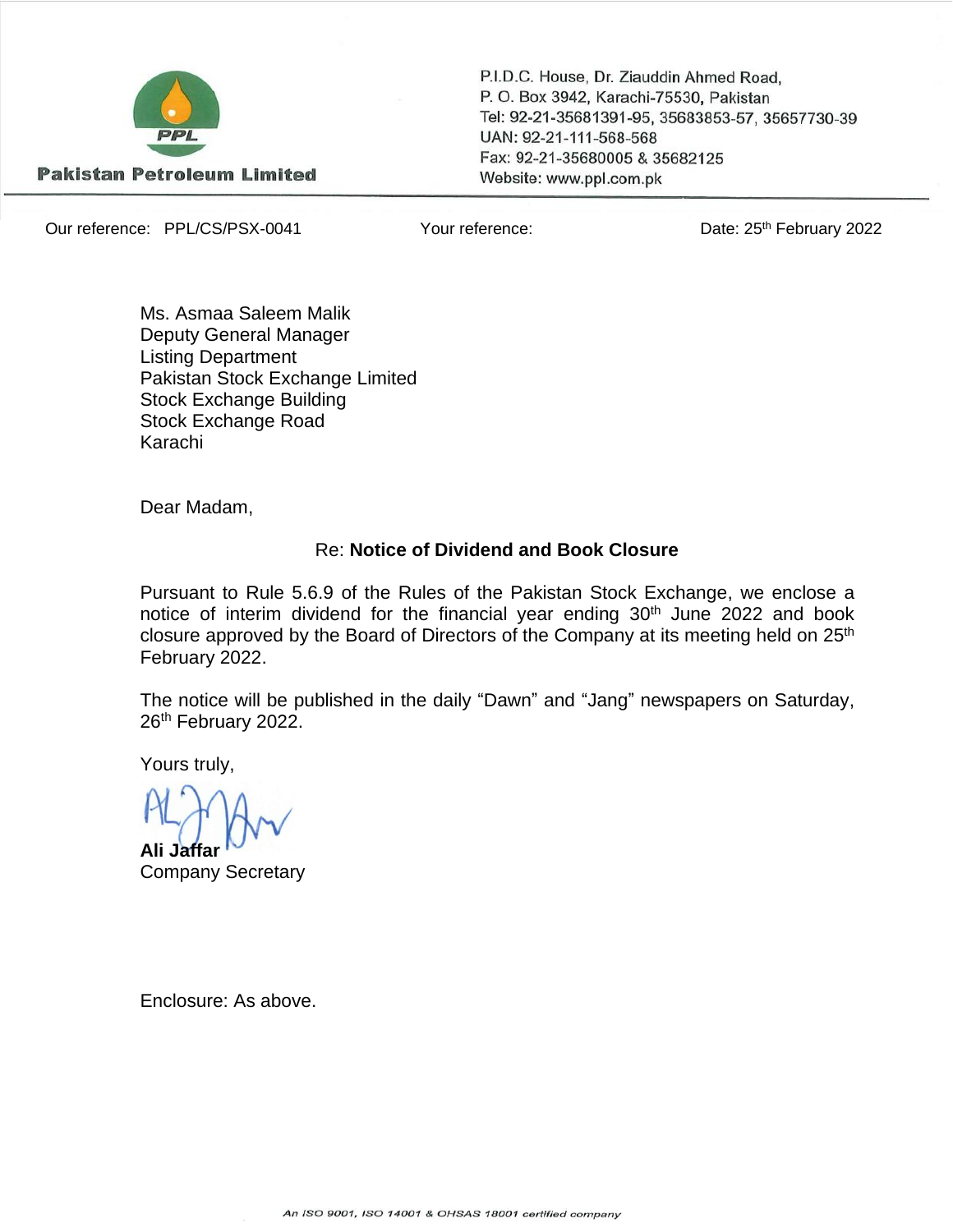

## **NOTICE OF INTERIM DIVIDEND 2021-22 AND BOOK CLOSURE**

The Board of Directors of Pakistan Petroleum Limited at its meeting held on Friday, 25<sup>th</sup> February 2022 has declared an interim cash dividend of Rs. 1.50 per share (15%) on Ordinary Shares and Rs. 1.50 per share (15%) on Convertible Preference Shares for the year ending 30<sup>th</sup> June 2022. The interim dividend will be paid to those members whose names appear in the register of members of the Company as at the close of business on Thursday, 10<sup>th</sup> March 2022.

The Share Transfer Books of the Company will remain closed from Friday, 11<sup>th</sup> March 2022 to Tuesday, 15<sup>th</sup> March 2022 (both days inclusive).

### **1. Tax Implications on Dividends:**

#### *Tax Rates*

Withholding tax on dividend is as follows:

Pursuant to applicable law, 15% withholding tax for filers of income tax returns and 30% withholding tax for non-filers is applicable.

A 'filer' is defined by applicable law as a taxpayer whose name appears in the Active Taxpayers List (ATL) periodically issued by the FBR and a 'non-filer' is a person other than a filer.

The ATL may be viewed on the FBR's website: [http://fbr.gov.pk.](http://fbr.gov.pk/) The Company will ascertain the tax status of members as at the first day of book closure and will deduct withholding tax accordingly.

Corporate members who hold CDC accounts should provide their National Tax Number (**NTN**) to the concerned participants. Members who hold share certificates should provide a copy of the NTN certificate to the Company's Share Registrar: Messrs. FAMCO Associates (Private) Limited (**Share Registrar**) at 8-F, Adjacent to Hotel Faran, Nursery, Block-6, P.E.C.H.S., Shahra-e-Faisal, Karachi. Name of the Company and folio numbers of shares held should be clearly mentioned.

### *Tax on Joint Shareholding*

Tax will be deducted in proportion to shareholding in joint names or joint accounts. Holders will be treated individually as filers or non-filers in accordance with their tax status.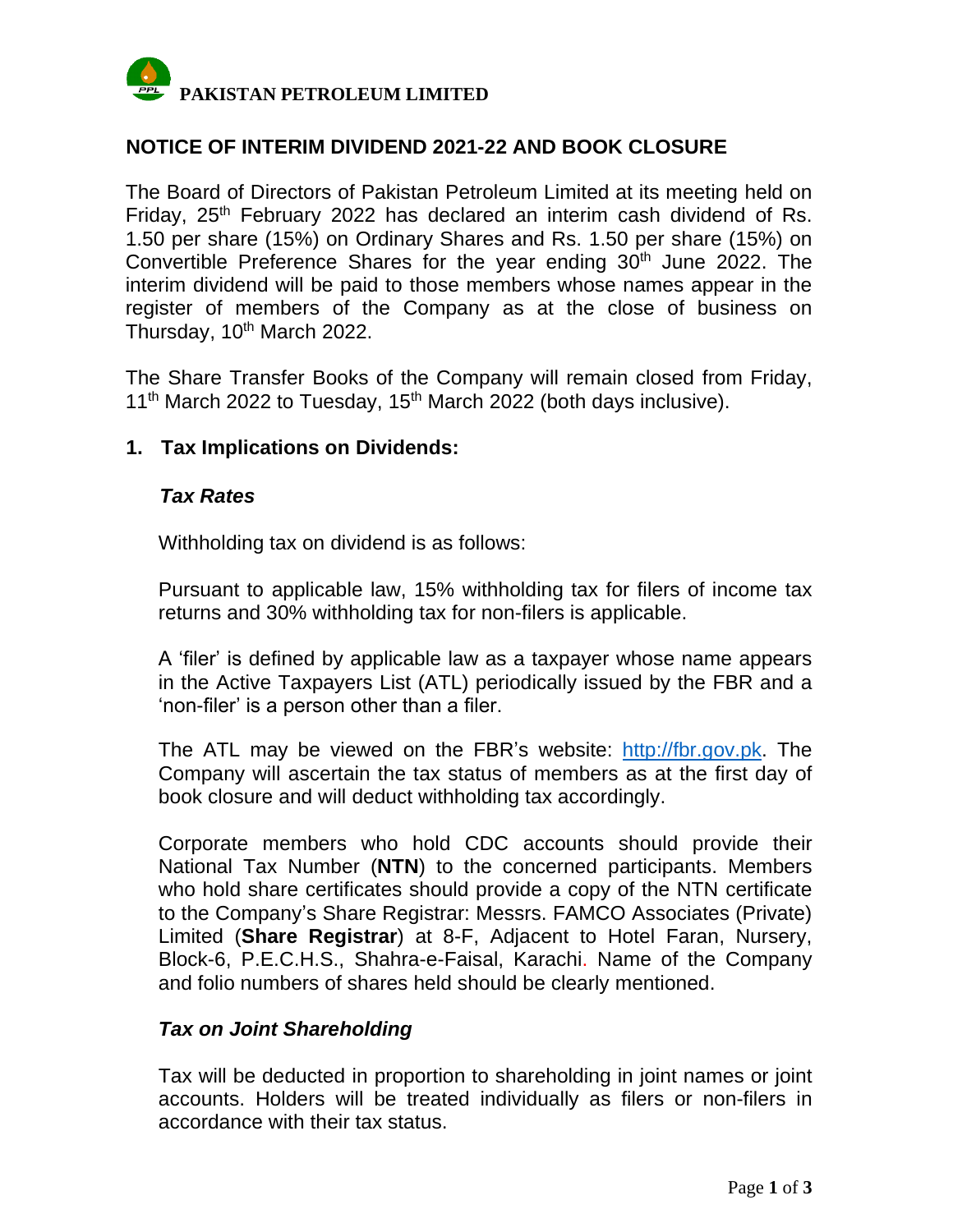

## **NOTICE OF INTERIM DIVIDEND 2021-22 AND BOOK CLOSURE**

Joint shareholders should notify the proportion of their shareholding to the Company's Share Registrar in the following form latest by 10<sup>th</sup> March 2022:

| <b>CDC</b><br><b>Account</b><br><b>Number</b> | Name of<br><b>Shareholders</b><br>(Principal /<br><b>Joint</b><br>Holders) | <b>Number or</b><br>Percentage<br>of Shares<br><b>Held</b><br>(Proportion) | <b>CNIC</b><br><b>Number</b> | <b>Signature</b> |
|-----------------------------------------------|----------------------------------------------------------------------------|----------------------------------------------------------------------------|------------------------------|------------------|
|                                               |                                                                            |                                                                            |                              |                  |
|                                               |                                                                            |                                                                            |                              |                  |
|                                               |                                                                            |                                                                            |                              |                  |
|                                               |                                                                            |                                                                            |                              |                  |

If the proportion of shareholding is not notified then each joint shareholder will be presumed to hold an equal proportion of shares.

### *Tax Exemption Certificate*

A valid tax exemption certificate is necessary pursuant to Section 150 of the Income Tax Ordinance, 2001 for claiming an exemption from the deduction of withholding tax. A copy of a valid tax exemption certificate should be submitted to the Company's Share Registrar before the date of book closure by members who wish to avail an exemption from withholding tax.

### **2. Dividend Bank Mandate**

The following information should be provided to enable the electronic transfer of dividend to the designated bank accounts of the members:

| Folio Number:                          |  |
|----------------------------------------|--|
| Name of Shareholder:                   |  |
| Title of the Bank Account:             |  |
| International Bank Account Number:     |  |
| $(24$ digit IBAN):                     |  |
| Name of Bank:                          |  |
| Name of Bank Branch and Address:       |  |
| <b>Cellular Number of Shareholder:</b> |  |
| Landline Number, if any, of            |  |